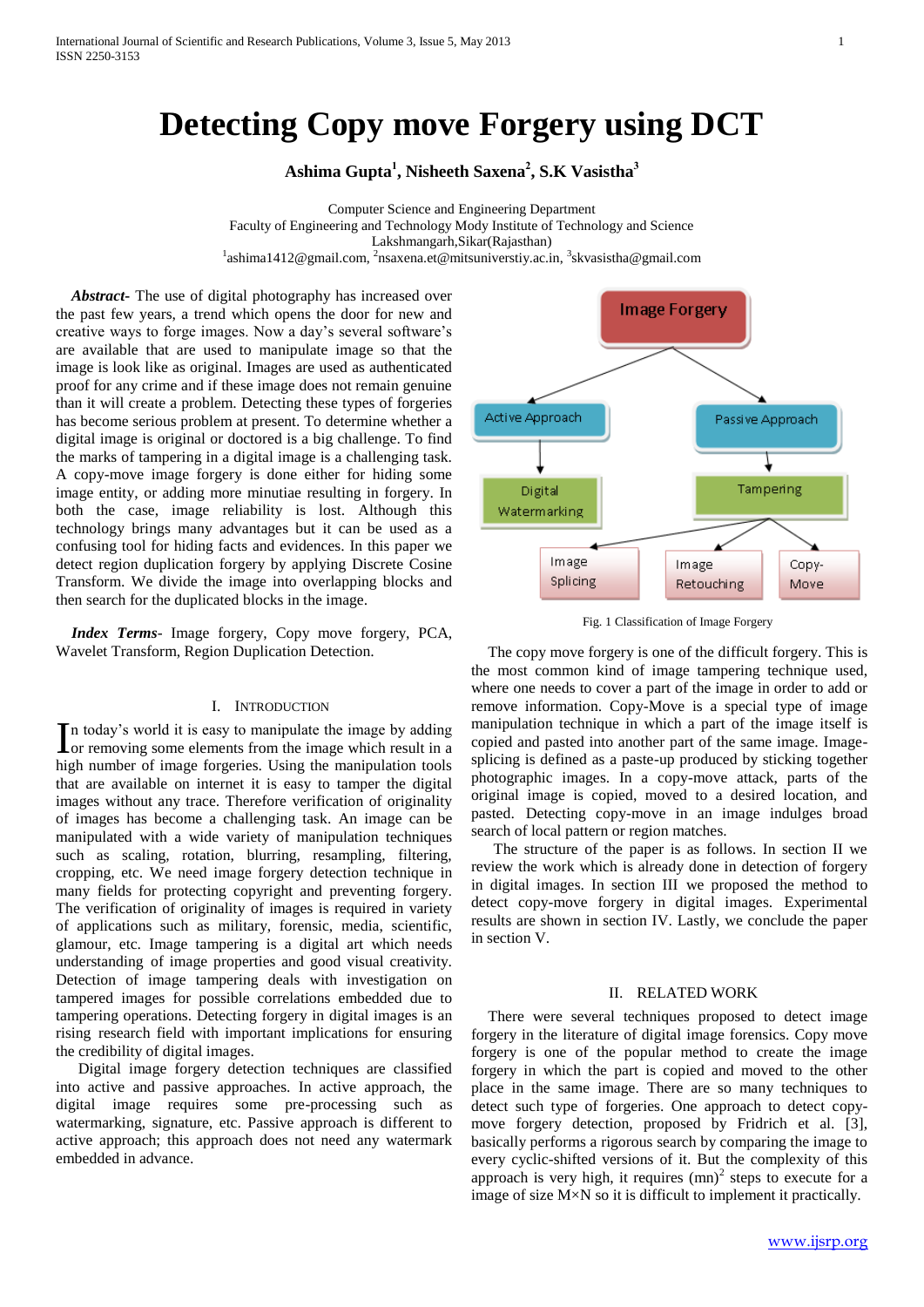There is a technique based on the Radon transform and phase correlation in order to improve the robustness in forgery detection. In this the proposed technique can detect forgeries even if the forged images were undergone some image processing operations such as rotation, scaling, Gaussian noise addition, etc [7]. Popescu et al [4] proposed a copy-move image forgery detection algorithm using block matching approach and Principal Component Analysis (PCA). In order to detect images through rotation, scaling and other operations quickly and efficiently, image tamper detection based on Radon and Fourier-Mellin transform is presented [5]. M. sridevi attempt to verify the authenticity of image using the image quality features like markov and moment based features. They are found to have their best results in case of forgery involving splicing [6].

One of the distinguish property of copy move forgery detection is the feature extraction process. Some methods are based on dimensionality reduction [4], [8], moments [9], [10], color properties [11], frequency domain transform [3].

Other technique to detect copy move forgery is by using Discrete Cosine Transform (DCT). Junfeng He et.al. proposed the method that can detect forged jpeg image and locate the doctored part by applying the DCT transform on images. This method has many other advantages like fast speed etc.

#### III. PROPOSED APPROACH

There is an approach that can detect doctored JPEG images and further locate the doctored parts, by examining the double quantization effect hidden among the DCT coefficients. Our method detects region duplication forgery by dividing the image into overlapping blocks and then we search for the matching region in the image. We show the effectiveness of this technique on credible forgeries and compute its robustness also. We can check the efficiency of algorithm for noisy figure too.

## *A. Region Duplication Detection*

The detection of copy move forgery in digital images is done as:



Fig. 2 Duplication Detection Algorithm

This research aims to prove that the use of DCT to detect forgery is better for jpeg images than using a predefined method PCA. We have further tried in this approach to make the program efficient by applying DCT instead of PCA. Since the PCA does not detect the forgeries for jpeg image efficiently, we apply DCT so that we detect forgery on jpeg image too. After that we compare both the approaches and find out the results and compare the results.

An experiment will be conducted to prove that the algorithm works and can be used to detect duplicated regions on a highly textured image. Once we've located the possible modified region, we need to estimate the size o the modified region and later execution time in a copy-move attack detection algorithm. We have chosen algorithm that detects copy move forgery in images of any format.

## IV. EXPERIMENTAL RESULTS

We see that earlier method does not detect the forgery for jpeg format image, there is another method to detect image forgery. We can detect image forgery by using DCT also which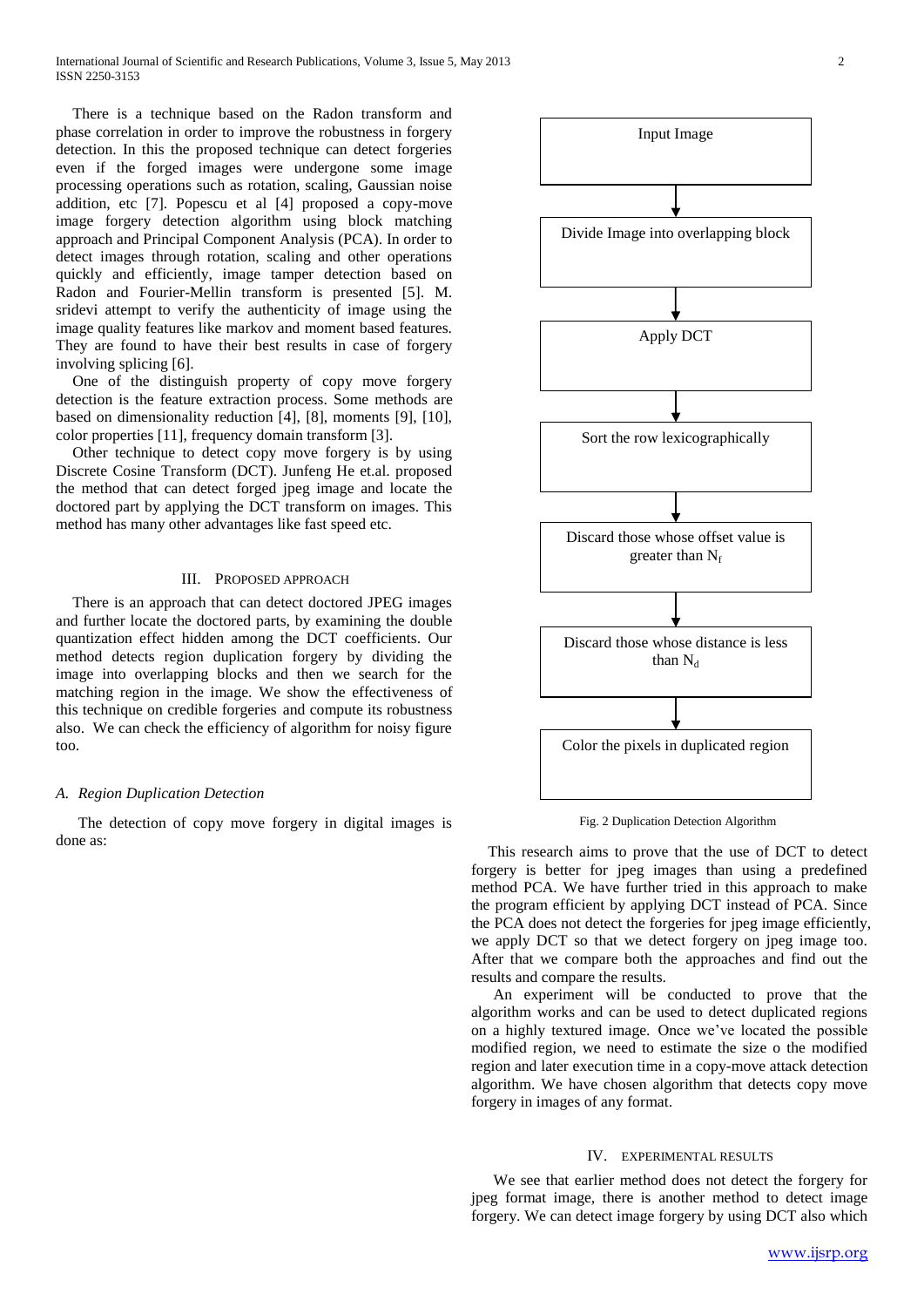result in good detection for jpeg images as shown in figure. There are various steps of detecting Forgery in digital images. Here we detect region duplication image forgery in which part of image is copied and pasted. Shown in figures are original and tampered images. The tampering consisted of copying and pasting a region in the image to conceal a person or object. Shown other figures are the outputs of our detection algorithm as applied to the tampered image. In each map, the duplicated regions are shown with gray scale values. Image 1



(a) INPUT IMAGE (.JPG)

Now we do some modification or changes in the input image and make the image tampered.



(b) TAMPERED IMAGE After applying the algorithm we get the output image



(c) OUTPUT IMAGE

Fig. 3 Forgery detection result (a) Original image (b) Tampered image (c) Detection result(Output)

**Image 2**



(a) INPUT IMAGE



(b) TAMPERED IMAGE



(c) OUTPUT IMAGE Fig. 4 Forgery detection result (a) Original image (b) Tampered image (c) Detection result(Output)

## A. *Experiment Configuration*

The experiment is run on a 32-bit dual core machine with a processor speed of 3.2GHz using 1GB of DDR2 RAM. The research is run using Matlab since all of the algorithms are coded in Matlab. All images are converted into grayscale. We opt for grayscale since it is simpler to handle. We coded an algorithm to randomly create a copy-move attack on all of these images.

#### B. *Result Analysis*

TABLE I Comparison of execution time when block size  $= 4 \times 4$  (Using DCT)

| Size of<br>image | Avg.<br>detection<br>result | Execution<br>time<br>(seconds) | <b>Execution</b><br>time (using<br><b>MEX</b><br>function -<br>seconds) |
|------------------|-----------------------------|--------------------------------|-------------------------------------------------------------------------|
| $160 \times 120$ | 100%                        | 58.2                           | 10.85                                                                   |
| $174 \times 132$ | 99.9%                       | 82.88                          | 16.68                                                                   |
| $128\times128$   | 99%                         | 21.86                          | 3.96                                                                    |
| $208 \times 144$ | 70%                         | 93.2                           | 23.07                                                                   |

| TABLE II<br>Comparison of execution time when block size = $8\times8$ (Using DCT) |                             |                                       |                                                                         |  |  |  |
|-----------------------------------------------------------------------------------|-----------------------------|---------------------------------------|-------------------------------------------------------------------------|--|--|--|
| Size of<br>image                                                                  | Avg.<br>detection<br>result | <b>Execution</b><br>time<br>(seconds) | <b>Execution</b><br>time (using<br><b>MEX</b><br>function -<br>seconds) |  |  |  |
| $160 \times 120$                                                                  | 100%                        | 67.2                                  | 22.8                                                                    |  |  |  |